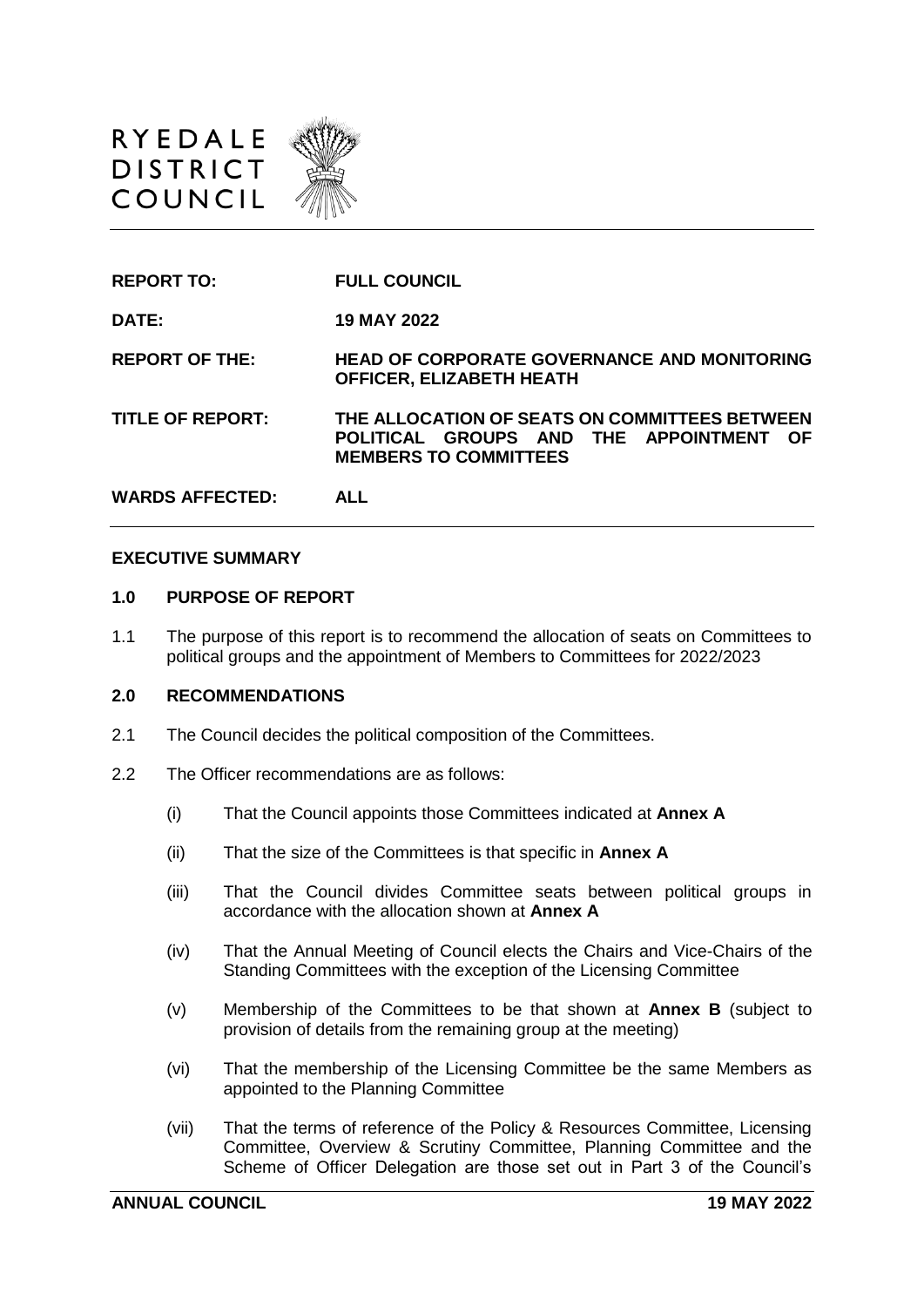**Constitution** 

(viii) That the Chief Executive in consultation with the Head of Corporate Governance and Monitoring Officer be authorised to make consequential amendments to the Constitution arising from the changes referred to above

#### **3.0 REASON FOR RECOMMENDATION(S)**

3.1 To comply with the Local Government and Housing Act 1989 and the Local Government (Committees and Political Groups) Regulations 1990 as amended.

#### **4.0 SIGNIFICANT RISKS**

4.1 There are no significant risks related to the recommendations in this report, which seek to ensure compliance with legal requirements.

#### **5.0 POLICY CONTEXT AND CONSULTATION**

- A Committees for 2022/23
- 5.1 In accordance with the Council's Constitution, the Council is requested to appoint the Committees as shown in **Annex A**.
- B The Allocation of Seats on Committees between Political Groups and the Appointment of Members to Committees
- 5.2 Ryedale District Council is to be treated as being divided into different political groups for the purposes of the Local Government and Housing Act 1989, because at least one political group has been constituted in the prescribed way.
- 5.3 The Local Government and Housing Act 1989 and associated regulations requires the distribution of seats on Committees and Sub-Committees to be on the basis of political proportionality so far as is 'reasonably practicable' between the political groups of the Council, unless every Member of the Council agrees that some other basis of allocation should be used.
- 5.4 The distribution of Committee places between the groups needs to have regard to these rules.
- 5.5 A political group is any group of two or more Councillors who notify the Chief Executive that it wishes to be considered as a political group. In law, it is a 'group' only for the purposes of allocating places on Committees. It is a matter for individual groups to decide whether to get together for political purposes such as a coalition.
- 5.6 In making appointments to Committees, the Council must be guided by the following principles:
	- (a) Not all seats on the Committees can be allocated to one political party;
	- (b) The majority of seats should be awarded to a group having a majority on the Council;
	- (c) Subject to (a) and (b), the total number of places allocated on all Committees must be proportionate to the political strength on the Council as a whole;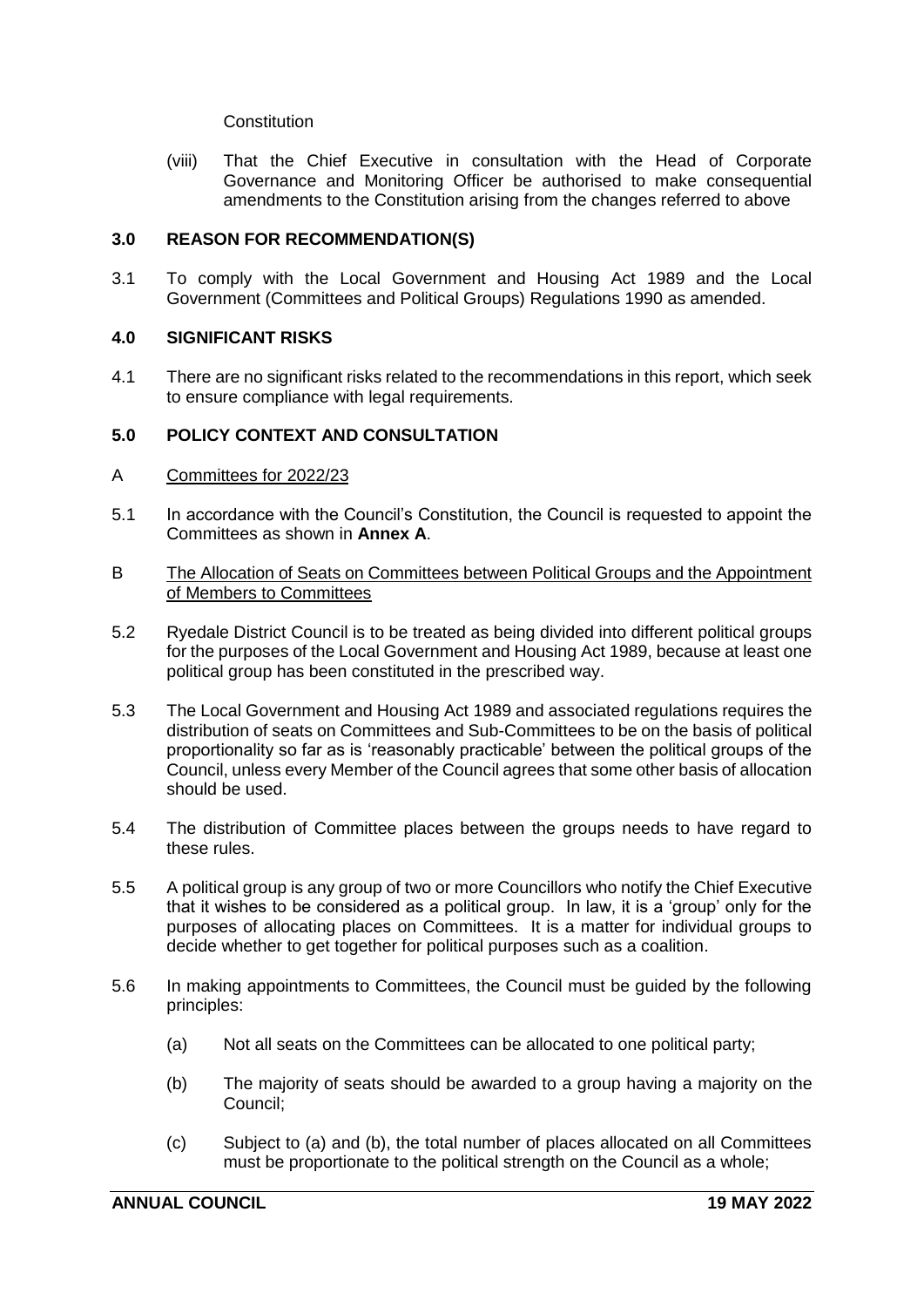- (d) Subject to (c) the places on each Committee must be proportionate to political strength
- 5.7 One effect of the rules is that there is no requirement for all political groups to be represented on all Committees unless the figures justify such representation. If the Committee size means a smaller group does not get a place, then that is not unlawful. It is a matter for the Council to decide on the size of Committees and the distribution of places between the groups and for the political groups to determine their individual membership.
- 5.8 Political proportionality on Committees is achieved in the following two stages:
	- 5.8.1 the first stage is the allocation of numbers of seats on Committees to each political group;
	- 5.8.2 the second stage is the giving effect to such allocations by appointing individual Members.
- 5.9 If Council adopts **Annex A** the political proportionality rules apply to the following Committees of the Council:

| <b>COMMITTEE</b> |                                         |  |  |  |
|------------------|-----------------------------------------|--|--|--|
|                  | <b>Policy &amp; Resources Committee</b> |  |  |  |
|                  | Overview & Scrutiny Committee*          |  |  |  |
|                  | <b>Planning Committee</b>               |  |  |  |

\* The Overview and Scrutiny Committee also acts as the District Council's Audit Committee and Corporate Governance Standards Committee

## **REPORT**

#### **6.0 REPORT DETAILS**

6.1 The strength of the political groups on the Council of 29 Members is as follows:

| 10 | (34.48%)    |
|----|-------------|
| 5  | (17.24%)    |
| 5  | (17.24%)    |
| 2  | $(6.89\%)$  |
| 3  | $(10.34\%)$ |
| 3  | $(10.34\%)$ |
|    | (3.45%)     |
|    |             |

6.2 Given the political composition of the Council, political proportionality is considered to be achieved with the following Committee sizes:

| Policy & Resources  | 10 |
|---------------------|----|
| Overview & Scrutiny | 9  |
| Planning            | 10 |

Total 29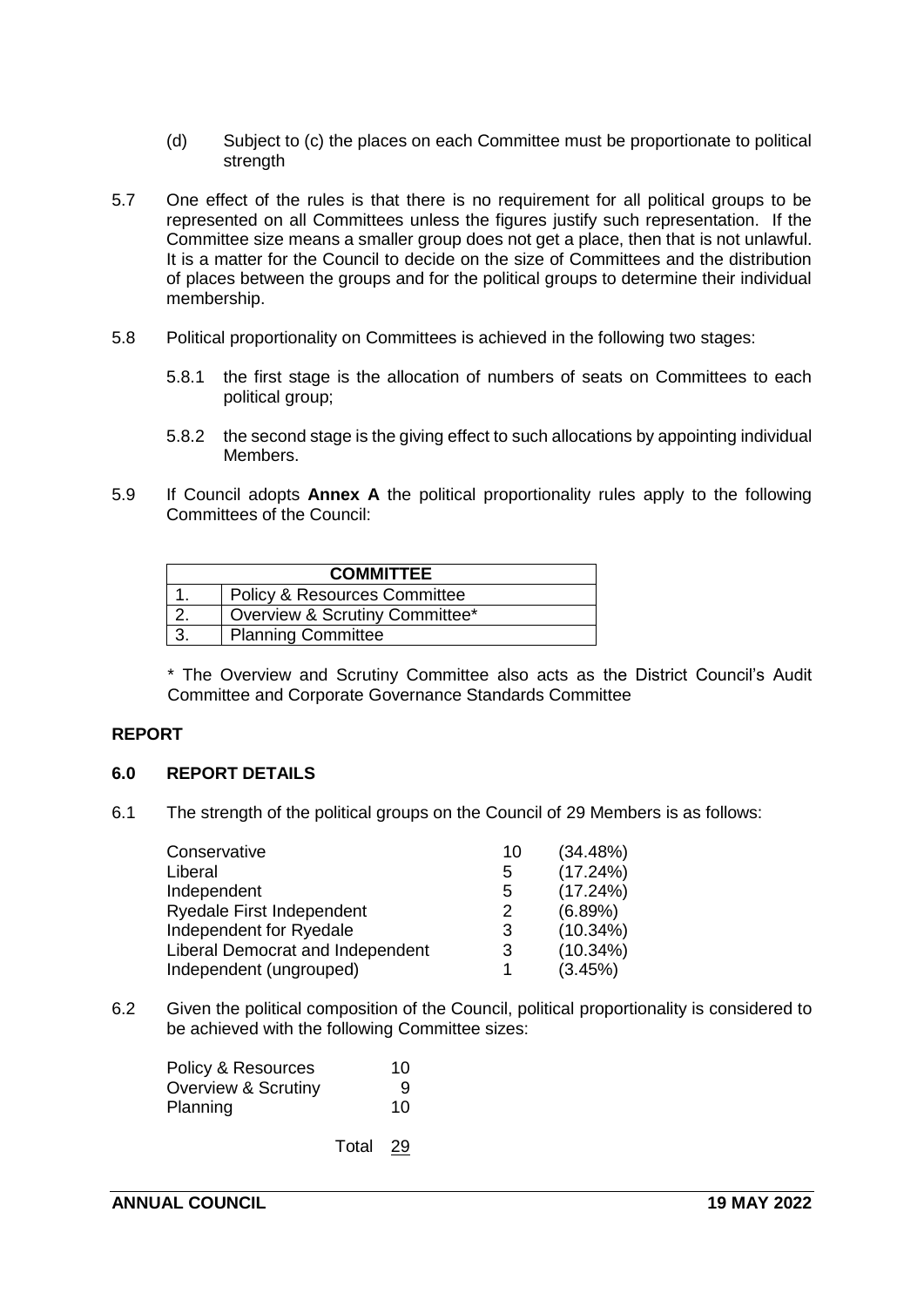The seats on Committees which can be allocated between political groups therefore totals 29 seats.

6.3 The numerical entitlements have been divided as follows (these being the nearest divisions for mathematical accuracy and having regard to the fact that whole numbers must be attained):

| Conservative | _iberal | Independent | <b>Rvedale First</b><br>Independent | Independent<br>for Rvedale | Lib Dem &<br>.lnd. | Independent<br>(ungrouped) | $\tau$ otal |
|--------------|---------|-------------|-------------------------------------|----------------------------|--------------------|----------------------------|-------------|
| 10           |         |             |                                     |                            |                    |                            | 29          |

Against this background and on the basis of group constitutions the number of seats recommended to be allocated to each political group is as follows:

| Conservative                   |    |
|--------------------------------|----|
| Liberal                        |    |
| Independent                    |    |
| Ryedale First Independent      |    |
| Independent for Ryedale        |    |
| Liberal Democrat & Independent |    |
| Independent (ungrouped)        |    |
|                                | 29 |

- 6.4 Council needs to divide Committee seats between political groups.
- 6.5 The legal obligation to ensure that there is proportionality in the political composition of Committees extends only to proportionate representation of members of political groups and does not require ungrouped single Members to be proportionally represented.
- 6.6 The Head of Corporate Governance and Monitoring Officer has discussed political proportionality and Committee membership with all political Group Leaders in advance of the Annual Council meeting to clarify the position of the political groups on those issues as far as is reasonable practicable. Group Leaders are thanked for assisting this process.
- 6.7 In terms of appointment of Members to Committees, Council is requested to note the following constitutional provisions:
	- 1. Each Councillor may only sit on one Committee;<br>2. Each political group may have substitutes to cove
	- Each political group may have substitutes to cover the absence of Members of the group on the Policy and Resources Committee and the Planning Committee. Most political groups are entitled to two named substitutes;
	- 3. There are no substitutes on the Overview and Scrutiny Committee or the Licensing Committee;
	- 4. In relation to choosing substitutes on the Policy and Resources Committee and the Planning Committee, one named substitute for each political group can be drawn from the Overview and Scrutiny Committee, but the substitute cannot scrutinise a decision they were part of, for example on the Policy and Resources Committee.
- 6.8 **Annex C** outlines the procedure should any political group not make nominations of Members to fill Committee seats.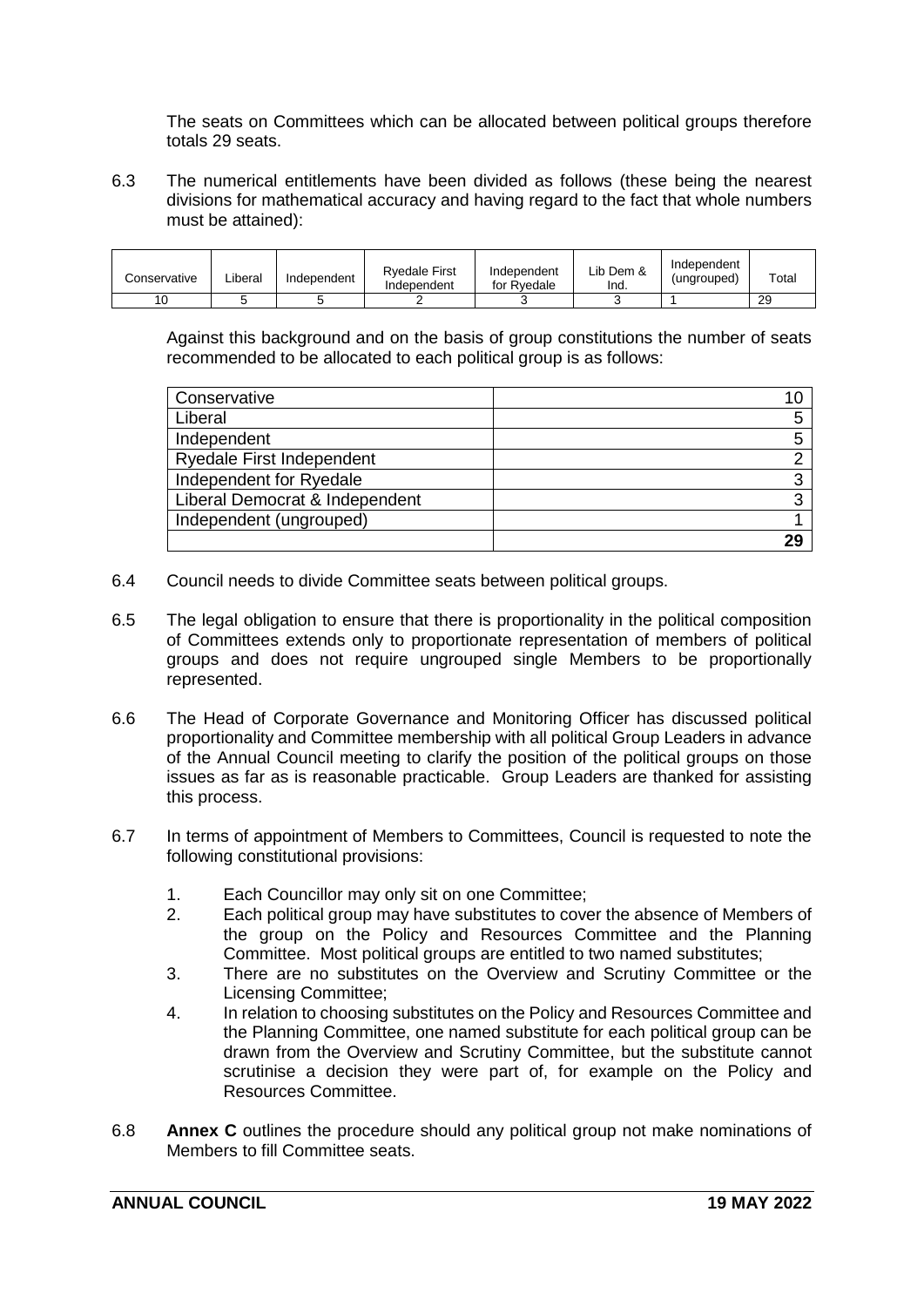6.9 All members sitting on committees dealing with planning and licensing must be trained to ensure that they can deal with these matters appropriately, having regard to all legal, policy and procedural requirements.

## **7.0 IMPLICATIONS**

- 7.1 The following implications have been identified:
	- a) Financial None.
	- b) Legal

This report ensures compliance with the Local Government and Housing Act 1989, and associated regulations.

c) Other (Equalities, Staffing, Planning, Health & Safety, Environmental and Climate Change, Crime & Disorder) None.

#### **Elizabeth Heath Head of Corporate Governance and Monitoring Officer**

| <b>Author:</b>  | Elizabeth Heath, Head of Corporate Governance and Monitoring Officer |
|-----------------|----------------------------------------------------------------------|
| Telephone No:   | 07590 444880                                                         |
| E-Mail Address: | elizabeth.heath@ryedale.gov.uk                                       |

# **Background Papers:**

None

# **Background Papers are available for inspection at:**

Not applicable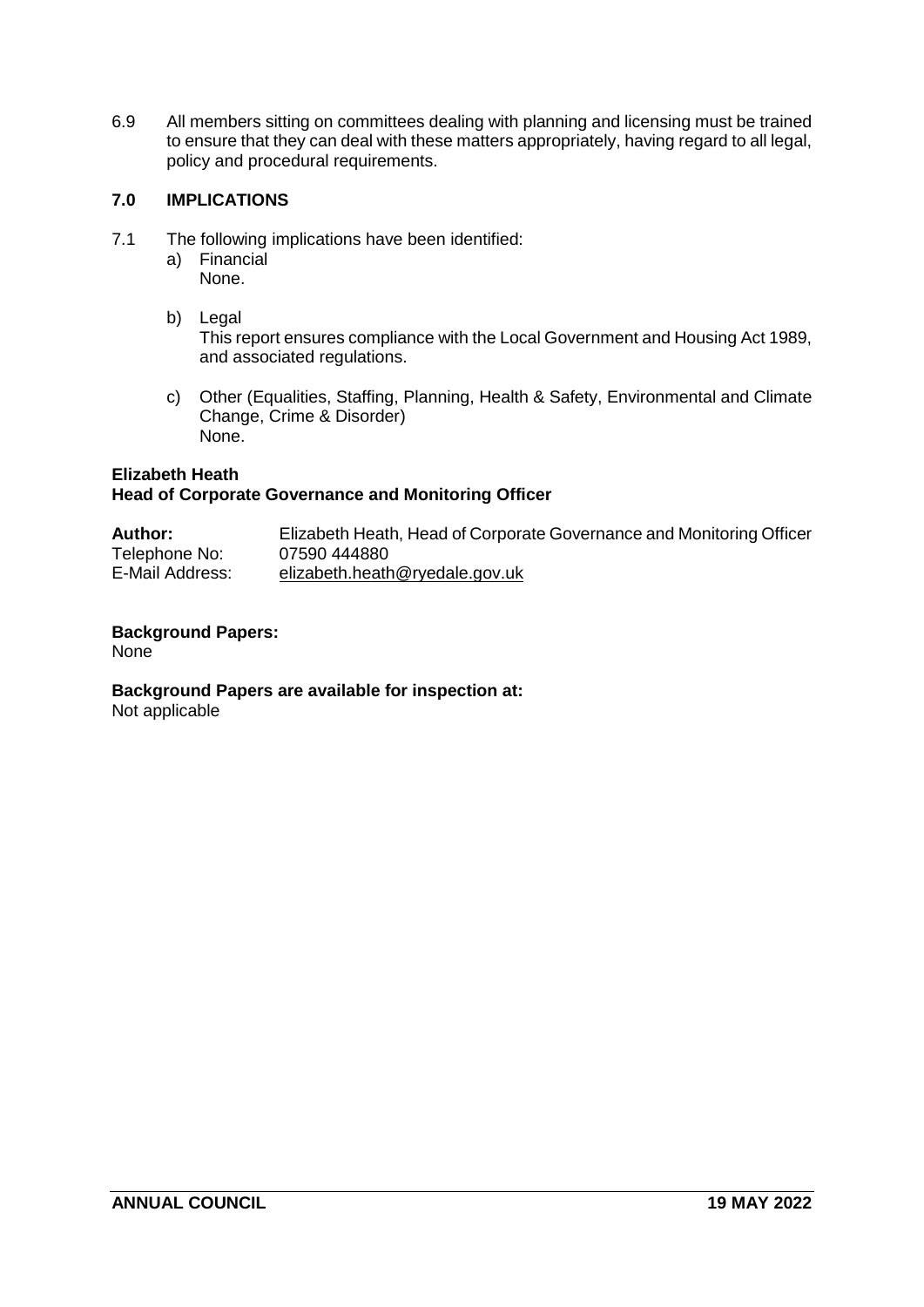## **DIVISION OF MAIN COMMITTEE SEATS FOR 2022/2023**

## **PART 1 – COMMITTEE SEATS**

| <b>Political</b><br>Group           | Policy &<br><b>Resources</b> | <b>Overview &amp;</b><br><b>Scrutiny</b> | <b>Planning</b><br><b>Committee</b> | Total<br>$(29$ seats) |
|-------------------------------------|------------------------------|------------------------------------------|-------------------------------------|-----------------------|
| Conservative                        | 4(3.33)                      | 3(3.33)                                  | 3(3.33)                             | 10                    |
| Liberal                             | 2(1.66)                      | 1(1.66)                                  | 2(1.66)                             | 5                     |
| Independent                         | 1(1.66)                      | 2(1.66)                                  | 2(1.66)                             | 5                     |
| Independent<br>for Ryedale          | 1(1)                         | 1(1)                                     | 1(1)                                | 3                     |
| Lib Dem &<br>Independent            | 1(1)                         | 1(1)                                     | 1(1)                                | 3                     |
| <b>Ryedale First</b><br>Independent | 1(1)                         | 0(1)                                     | 1(1)                                | $\overline{2}$        |
| Ungrouped                           | 0                            | 1(1)                                     | 0                                   | 1                     |
|                                     | 10                           | 9                                        | 10                                  | 29                    |

## **PART 2 – LICENSING COMMITTEE**

|                                  | <b>Licensing Committee</b> |
|----------------------------------|----------------------------|
| Conservative                     | っ                          |
| Liberal                          |                            |
| Independent                      |                            |
| Independent for Ryedale          |                            |
| Liberal Democrat & Independent   |                            |
| <b>Ryedale First Independent</b> |                            |
| Ungrouped                        |                            |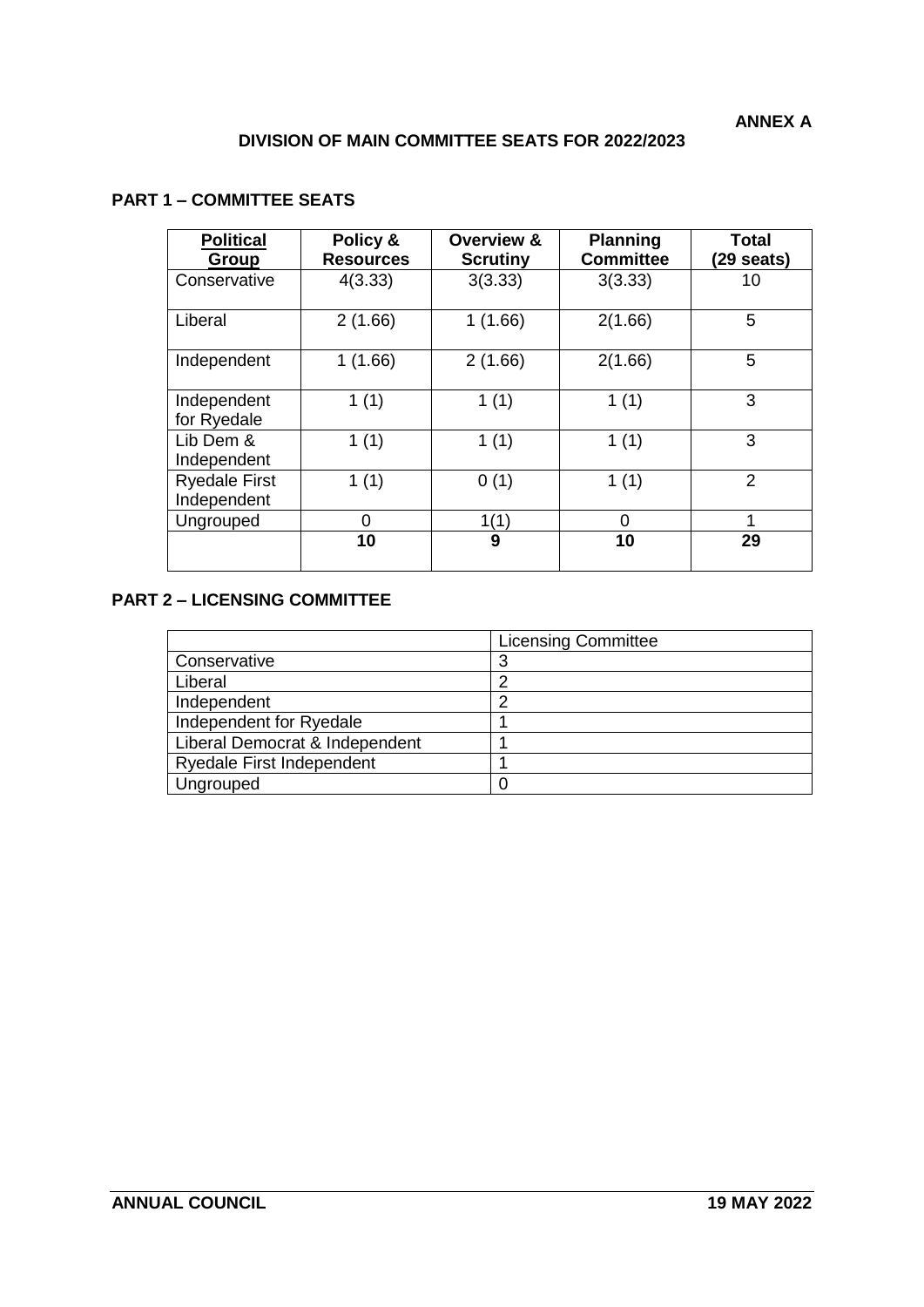**ANNEX B**

#### **RYEDALE DISTRICT COUNCIL**

## **APPOINTMENT OF MEMBERS TO COMMITTEES 2022/23**

#### **POLICY & RESOURCES COMMITTEE**

| <b>Conservative</b>                                 | Liberal              | Independent | Ryedale First Independent<br>Independent | for Ryedale | Lib Dem &<br>Independent |
|-----------------------------------------------------|----------------------|-------------|------------------------------------------|-------------|--------------------------|
| K C Duncan<br>C W Delaney<br>C Docwra<br>S M Graham | J Andrews<br>A Clark | L M Burr    | S Arnold                                 | J Frank     | D E Keal                 |

| <b>Substitutes</b> | <b>Substitutes</b> | <b>Substitutes</b> | <b>Substitutes</b> | <b>Substitutes</b> | <b>Substitutes</b> |
|--------------------|--------------------|--------------------|--------------------|--------------------|--------------------|
| J R Bailey         | C Brackstone       | P J Andrews        | J A Windress       | E Hope             | S P Mason          |
| J Mackenzie        | M Potter           |                    |                    | D E Cussons        |                    |

#### **OVERVIEW & SCRUTINY COMMITTEE<sup>1</sup>**

| <b>Conservative</b>                        | Liberal | Independent           | <b>Ungrouped</b> | Independent<br>for Ryedale | Lib Dem &<br>Independent |
|--------------------------------------------|---------|-----------------------|------------------|----------------------------|--------------------------|
| R King<br>W R F H Oxley<br>N Garbutt Moore | Wass    | A R Riby<br>A E Raine | C Goodrick       | D E Cussons                | T Middleton              |

 1 In accordance with the Council's Constitution, where a Member of Overview and Scrutiny Committee has acted as a named substitute at any Policy Committee they may not subsequently scrutinise any decision in which they have been involved.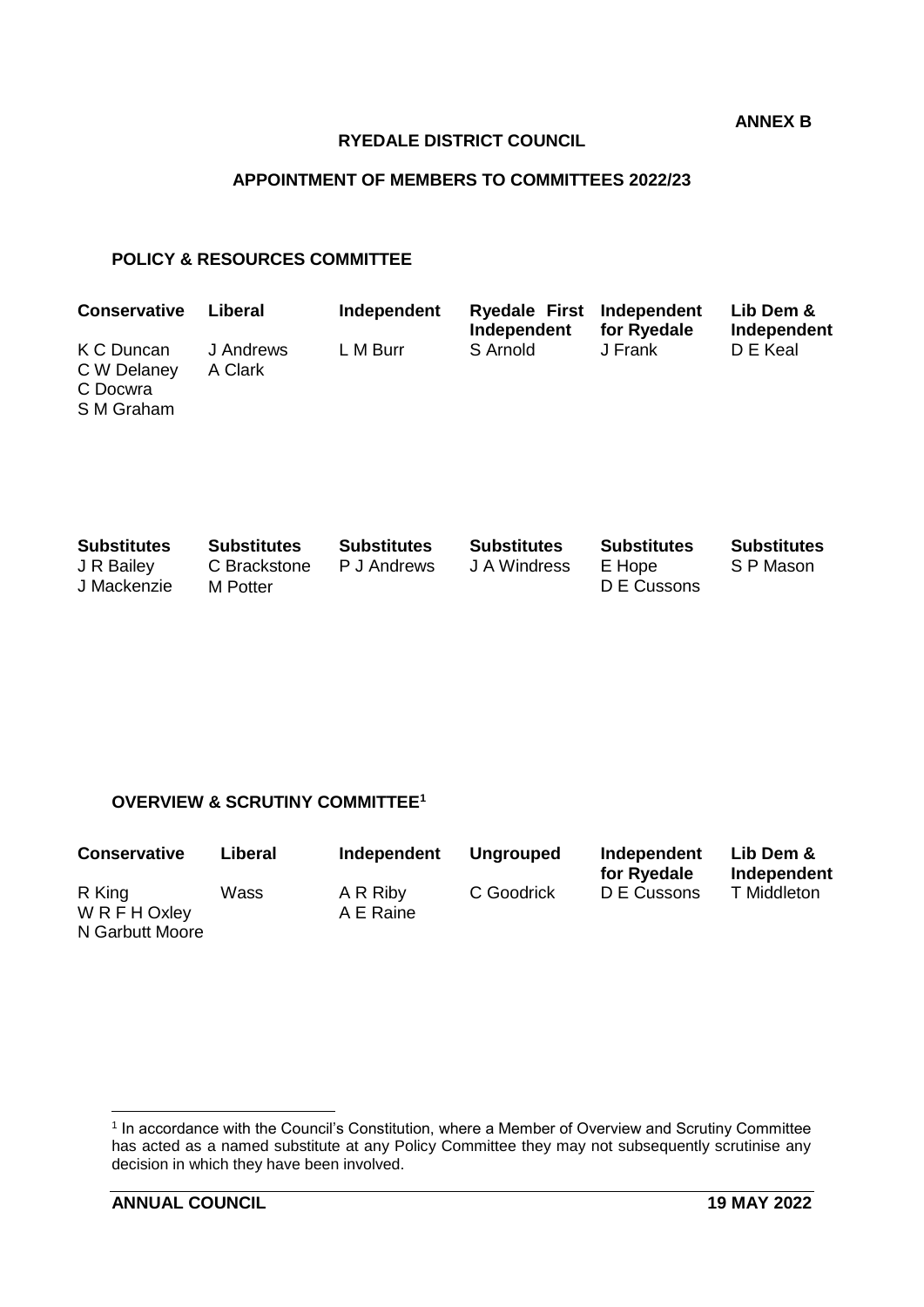## **PLANNING COMMITTEE**

| <b>Conservative</b>                          | Liberal                         | Independent                    | <b>Ryedale First</b><br>Independent | Independent<br>for Ryedale                   | Lib Dem &<br>Independent       |
|----------------------------------------------|---------------------------------|--------------------------------|-------------------------------------|----------------------------------------------|--------------------------------|
| M J T Cleary<br>J Mackenzie<br>J Bailey      | C Brackstone<br>M Potter        | P J Andrews<br>S N R Thackray  | J A Windress                        | E Hope                                       | S P Mason                      |
| <b>Substitutes</b><br>C Docwra<br>S M Graham | <b>Substitutes</b><br>J Andrews | <b>Substitutes</b><br>A R Riby | <b>Substitutes</b><br>S Arnold      | <b>Substitutes</b><br>J Frank<br>D E Cussons | <b>Substitutes</b><br>D E Keal |

# **LICENSING COMMITTEE**

| <b>Conservative</b>                     | Liberal                  | Independent                   | Ryedale First Independent<br>Independent | for Ryedale | Lib Dem &<br>Independent |
|-----------------------------------------|--------------------------|-------------------------------|------------------------------------------|-------------|--------------------------|
| M J T Cleary<br>J Mackenzie<br>J Bailey | C Brackstone<br>M Potter | P J Andrews<br>S N R Thackray | J A Windress                             | E Hope      | S P Mason                |